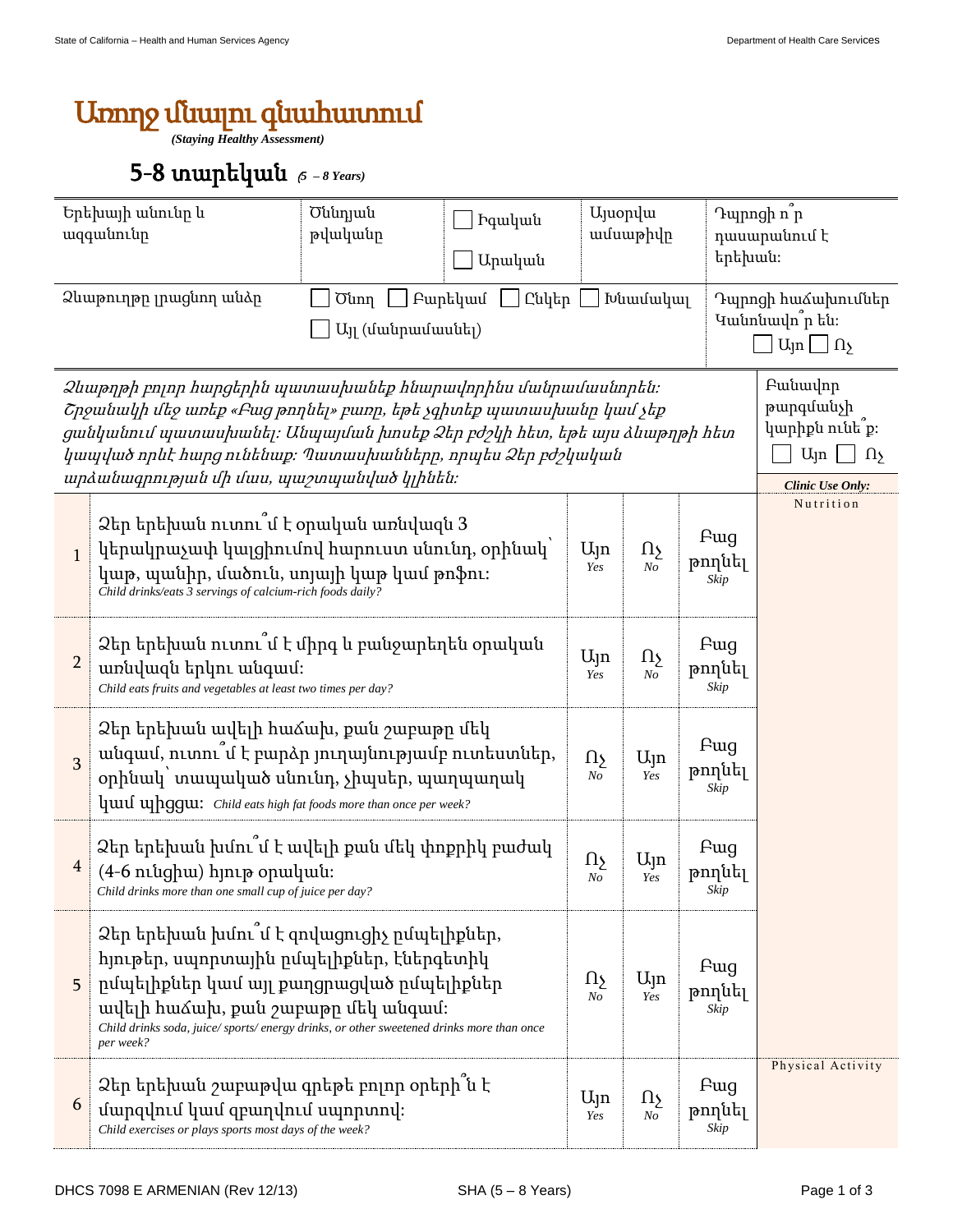| 7  | Դուք մտահոգվա՞ծ եք Ձեր երեխայի քաշով։<br>Concerned about child's weight?                                                                                                                                                                                                                                        | Ωչ<br>No                 | Ujn<br>Yes                 | Fwg<br>թողնել<br>Skip         |        |
|----|-----------------------------------------------------------------------------------------------------------------------------------------------------------------------------------------------------------------------------------------------------------------------------------------------------------------|--------------------------|----------------------------|-------------------------------|--------|
| 8  | Ձեր երեխան դիտու՞մ է հեռուստացույց կամ խաղում<br>համակարգչային խաղեր օրական 2 ժամից պակաս։<br>Child watches TV or plays video games less than 2 hours per day?                                                                                                                                                  | Ujn<br>Yes               | Ωş<br>N <sub>O</sub>       | <b>F</b> ug<br>թողնել<br>Skip |        |
| 9  | Ձեր տանը տեղադրվա՞ծ է ծխի աշխատող դետեկտոր։<br>Home has a working smoke detector?                                                                                                                                                                                                                               | Ujn<br>Yes               | Ωş<br>$N_{O}$              | Pug<br>թողնել<br>Skip         | Safety |
| 10 | Դուք իջեցրե՞լ եք Ձեր ջրի ջերմաստիձանը ցածր<br>տաքի (120 աստիձանից պակաս):<br>Water temperature turned down to low-warm?                                                                                                                                                                                         | $U_{\parallel}$ n<br>Yes | $\Omega$<br>No             | Pug<br>թողնել<br>Skip         |        |
| 11 | Ձեր տանը` հեռախոսի մոտ փակցվա՞ծ է<br>Տոքսիկոլոգիական կենտրոոնի հեռախոսահամարը<br>$(800-222-1222)$ :<br>Home has phone # of the Poison Control Center posted by phone?                                                                                                                                           | $U_{\parallel}$ n<br>Yes | $\Omega$<br>N <sub>O</sub> | <b>F</b> ug<br>թողնել<br>Skip |        |
| 12 | Ձեր երեխան մի՞ շտ է նստում ավտոմեքենայի հետևի<br>նստարանին տեղադրված մանկական լրացուցիչ<br>նստատեղում (կամ օգտագործում ամրագոտի այն<br>դեպքում, եթե երեխայի հասակը գերազանցում է 4'9"-<br>$\lceil n \rceil$ : Always places child in booster seat in back seat (or uses a seat belt) if child is over<br>4'9''? | Ujn<br>Yes               | Ωу<br>N <sub>O</sub>       | Fwg<br>թողնել<br>Skip         |        |
| 13 | Ձեր երեխան ժամանակ անցկացնու՞մ լողավազանի,<br>գետի կամ լձի մոտ։<br>Child spends time near a swimming pool, river, or lake?                                                                                                                                                                                      | Ωу<br>N <sub>O</sub>     | Ujn<br>Yes                 | Fwg<br>թողնել<br>Skip         |        |
| 14 | Ձեր երեխան ժամանակ անցկացնու՞մ է մի տան մեջ,<br>որտեղ հրացան է պահվում։<br>Child spends time in home where a gun is kept?                                                                                                                                                                                       | Ωş<br>N <sub>O</sub>     | $U_{\parallel}$ n<br>Yes   | Fwg<br>թողնել<br>Skip         |        |
| 15 | Ձեր երեխան ժամանակ անցկացնու՞մ է հրացան,<br>դանակ կամ այլ տեսակի զենք կրող անձանց հետ։<br>Child spends time with anyone who carries a gun, knife, or other weapon?                                                                                                                                              | Ωş<br>No                 | Ujn<br>Yes                 | Pug<br>թողնել<br>Skip         |        |
| 16 | Ձեր երեխան մի՞շտ է կրում սաղավարտ հեծանիվ,<br>անվատախտակ կամ սկուտեր վարելիս։<br>Child always wears a helmet when riding a bike, skateboard, or scooter?                                                                                                                                                        | $U_{\parallel}$ n<br>Yes | $\Omega_{\Sigma}$<br>No    | <b>F</b> ug<br>թողնել<br>Skip |        |
| 17 | Ձեր երեխան երբևիցե եղե՞լ է չարաշահման կամ<br>բռնության ականատեսը կամ զոհը։<br>Child ever witnessed or been victim of abuse or violence?                                                                                                                                                                         | Ωу<br>No                 | Ujn<br>Yes                 | Pug<br>թողնել<br>Skip         |        |
| 18 | Վերջի տարվա ընթացքում Ձեր երեխային որևէ մեկը<br>hարվածե $\tilde{a}$ է, կամ նա հարվածե $\tilde{a}$ է որևէ մեկին:<br>Has child been hit or hit someone in the past year?                                                                                                                                          | Ωу<br>No                 | Ujn<br>Yes                 | Fwg<br>թողնել<br>Skip         |        |